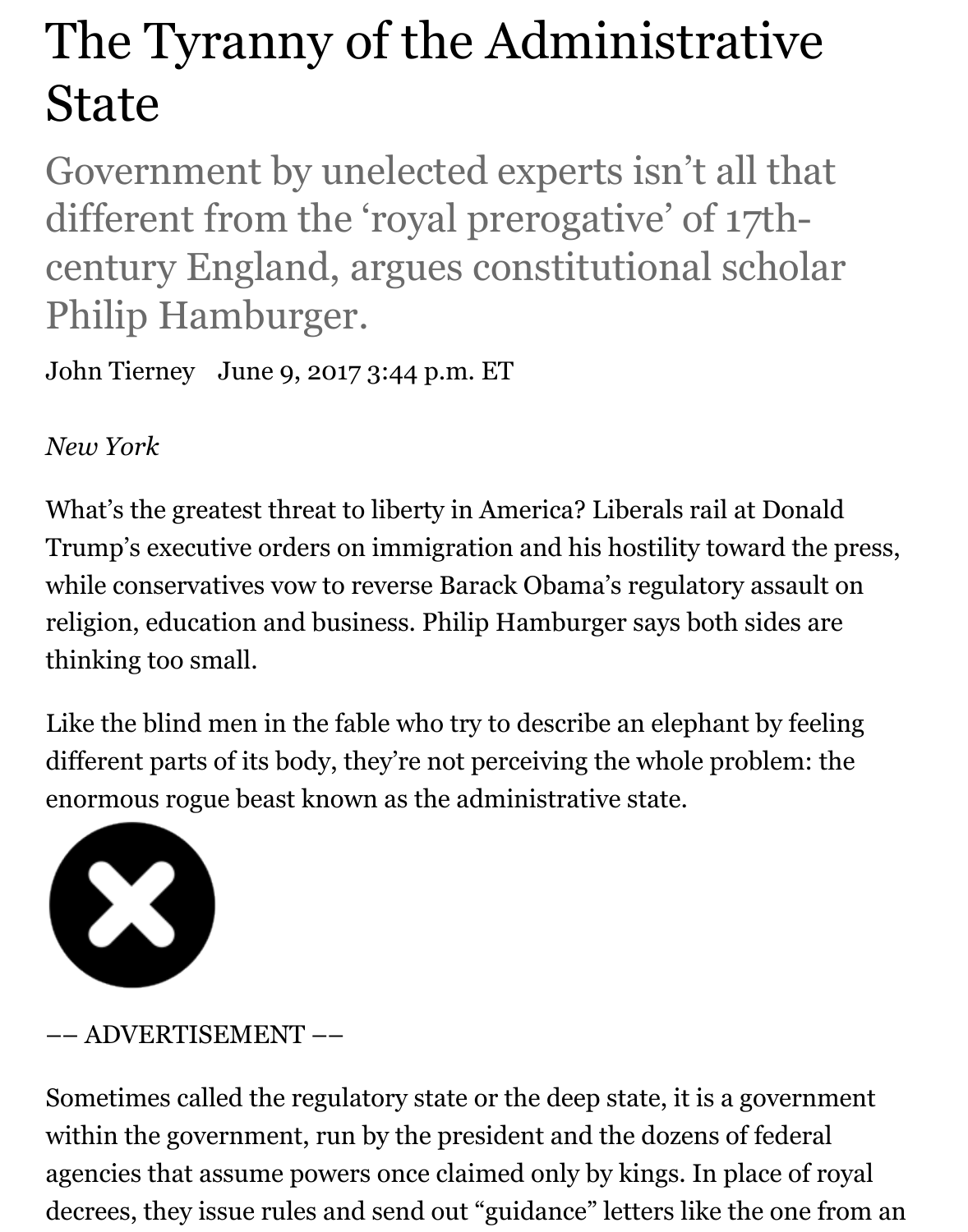Education Department official in 2011 that stripped college students of due process when accused of sexual misconduct.



*Cops and Urban Youth Find Common Ground*

The Youth and Police Initiative has helped reduce big-city crime. Its founder sees potential against terrorism.

### **Click to Read Story**



*How Nationalism Can Solve the Crisis of Islam*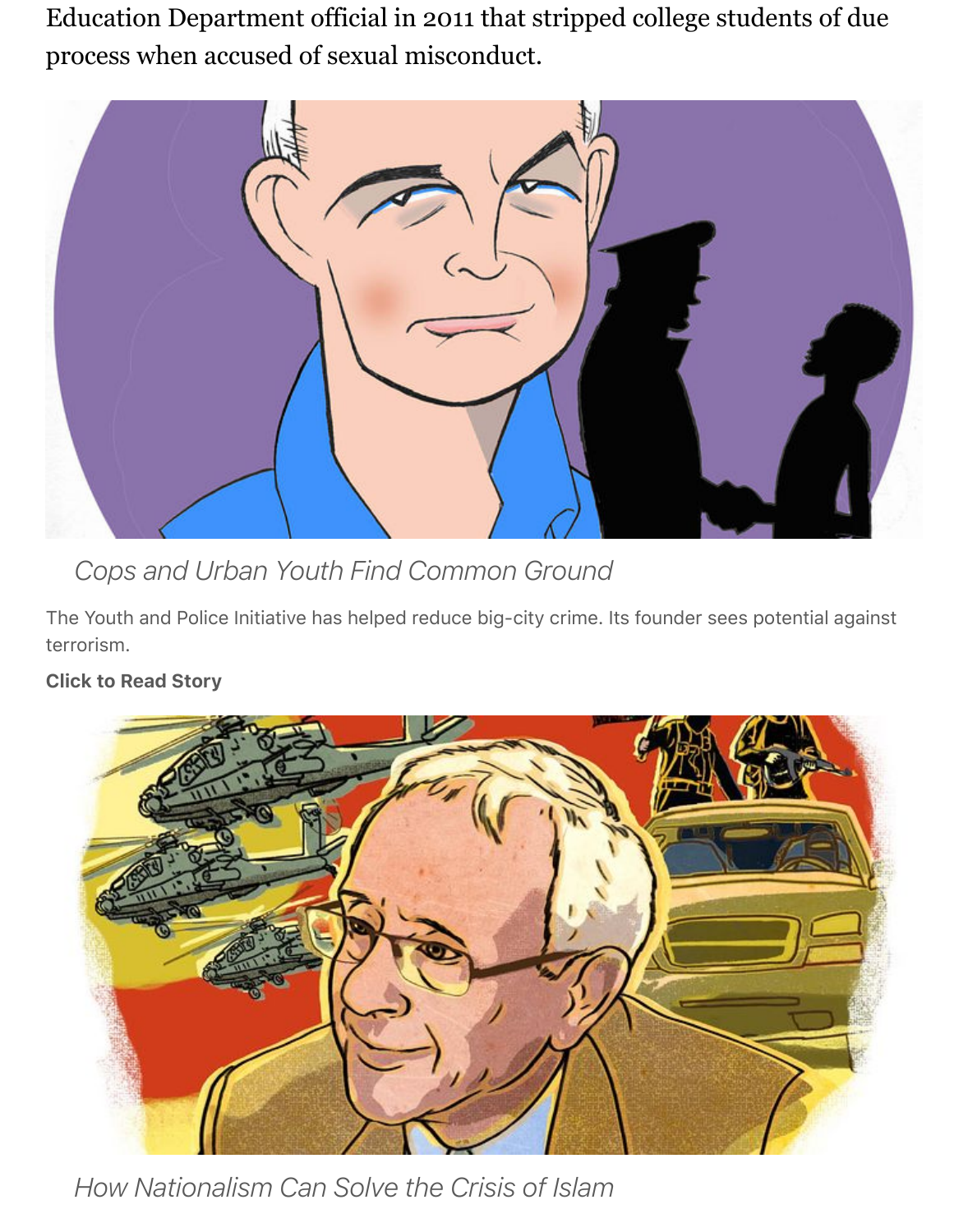Transnational liberalism breeds resentments and anxieties that are only beginning to surface across the developed world.

#### **Click to Read Story**

## *Why 'Net Neutrality' Stirs Such Passion*

The FCC's new chairman, Ajit Pai, on his plan to reopen the internet to competition—and the leftists picketing his family home.

#### **Click to Read Story**



*How a Polymath Mastered Math—and So Can You*

'Mindshift' author Barbara Oakley on the science and practice of learning—and finding love at the South Pole.

**Click to Read Story**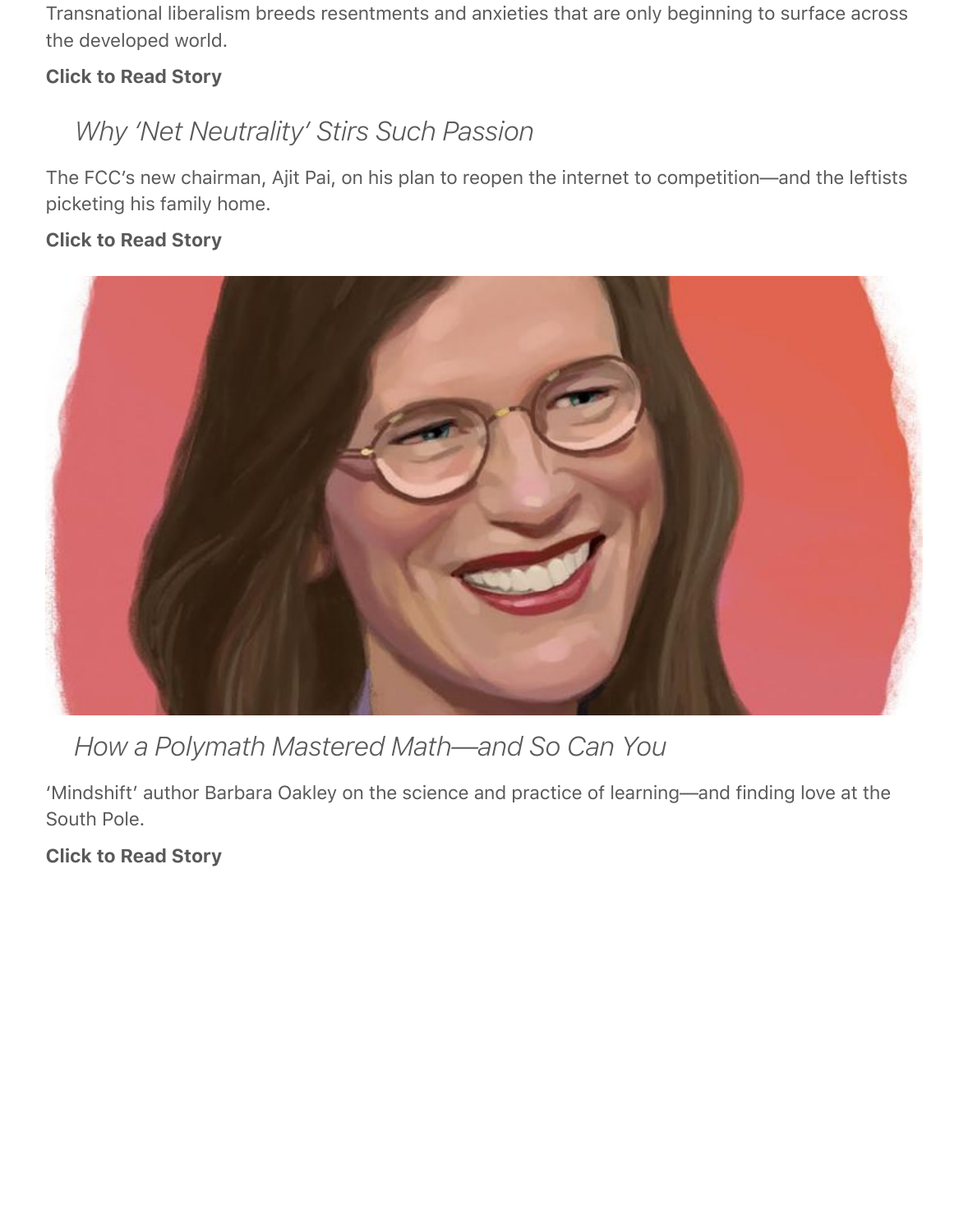

## *When the CEO Met the CEO President*

United Technologies head Gregory Hayes on how Trump kept the Carrier plant open—and the highpaid factory jobs he's having trouble filling.

#### **Click to Read Story**



## *How Trump Is Like Early Giuliani*

Manhattan Institute president Larry Mone says the former mayor was no policy wonk either, at least at the start.

### **Click to Read Story**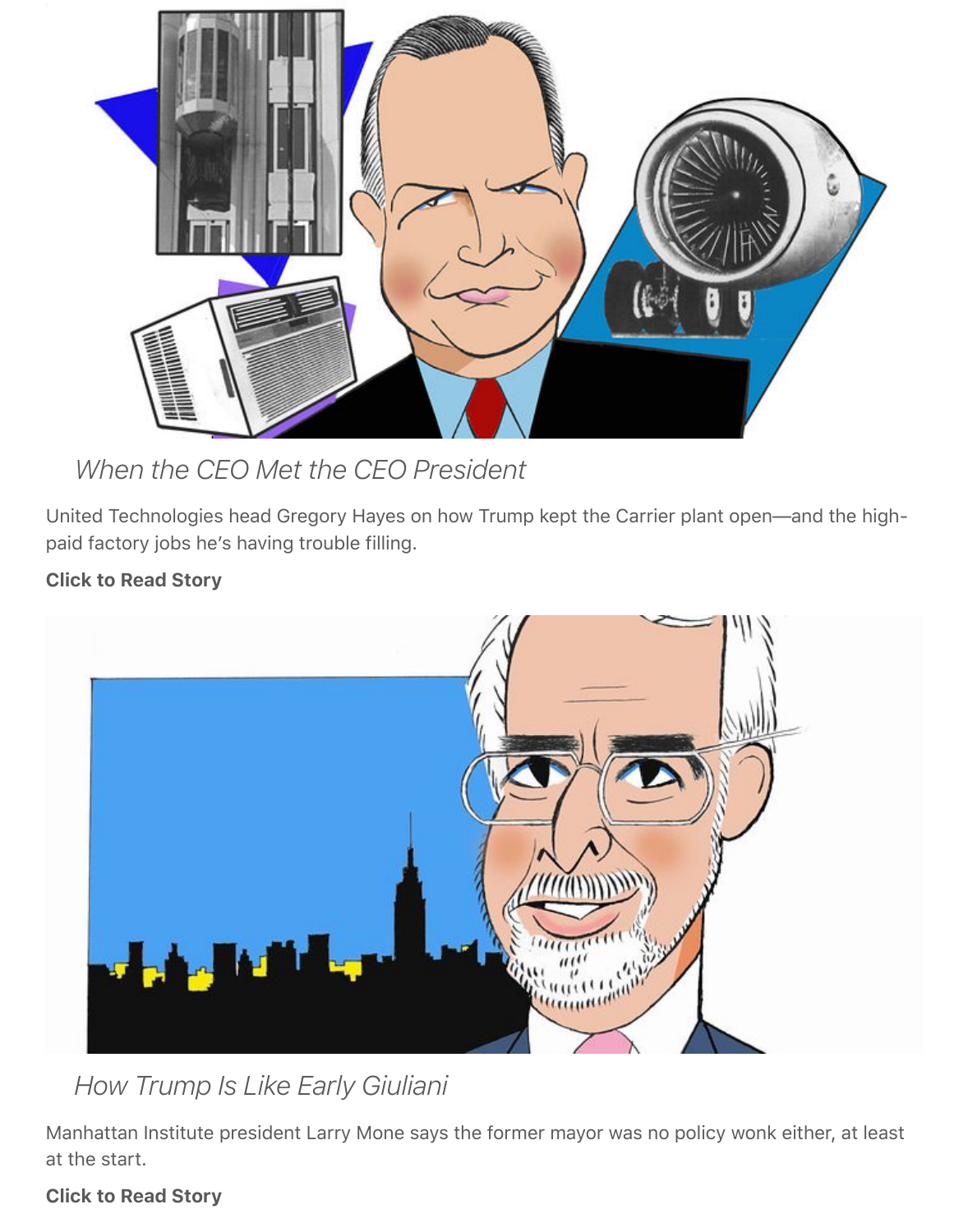

*Ayaan Hirsi Ali, Islam's Most Eloquent Apostate*

The West's obsession with 'terror' has been a mistake, she argues. Dawa, the ideology behind it, is a broader threat.

**Click to Read Story**

## **More Weekend Interviews**

Unelected bureaucrats not only write their own laws, they also interpret these laws and enforce them in their own courts with their own judges. All this is in blatant violation of the Constitution, says Mr. Hamburger, 60, a constitutional scholar and winner of the Manhattan Institute's Hayek Prize last year for his scholarly 2014 book, "Is Administrative Law Unlawful?" (Spoiler alert: Yes.)

"Essentially, much of the Bill of Rights has been gutted," he says, sitting in his office at Columbia Law School. "The government can choose to proceed against you in a trial in court with constitutional processes, or it can use an administrative proceeding where you don't have the right to be heard by a real judge or a jury and you don't have the full due process of law. Our fundamental procedural freedoms, which once were guarantees, have become mere options."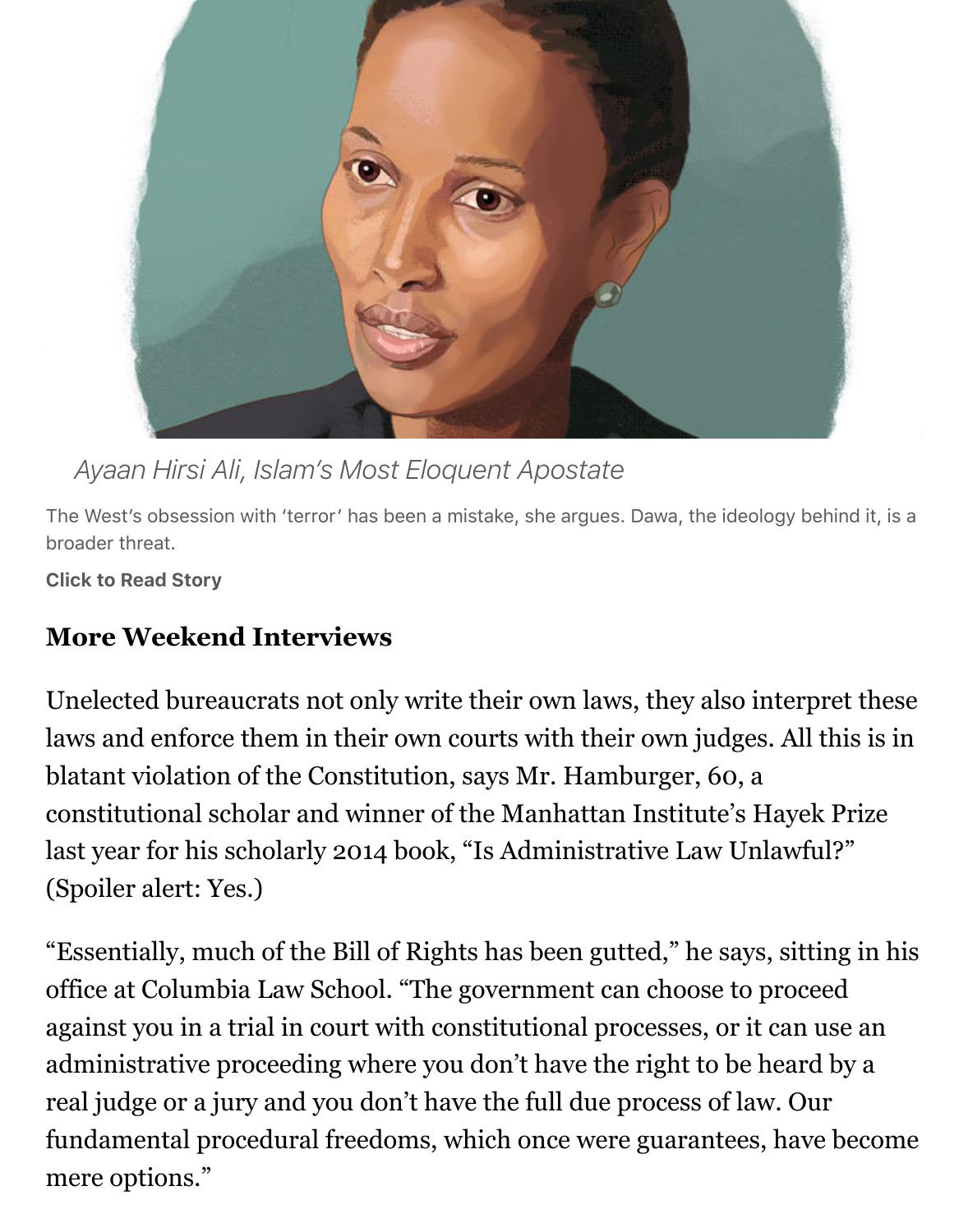In volume and complexity, the edicts from federal agencies exceed the laws passed by Congress by orders of magnitude. "The administrative state has become the government's predominant mode of contact with citizens," Mr. Hamburger says. "Ultimately this is not about the politics of left or right. Unlawful government power should worry everybody."



Illustration: Ken Fallin

Defenders of agencies like the Securities and Exchange Commission or the Environmental Protection Agency often describe them as the only practical way to regulate today's complex world. The Founding Fathers, they argue, could not have imagined the challenges that face a large and technologically advanced society, so Congress and the judiciary have wisely delegated their duties by giving new powers to experts in executive-branch agencies.

Mr. Hamburger doesn't buy it. In his view, not only is such delegation unconstitutional, it's nothing new. The founders, far from being naive about

the need for expert guidance, limited executive powers precisely because of the abuses of 17th-century kings like James I.

James, who reigned in England from 1603 through 1625, claimed that divinely granted "absolute power" authorized him to suspend laws enacted by Parliament or dispense with them for any favored person. Mr. Hamburger likens this royal "dispensing" power to modern agency "waivers," like the ones from the Obama administration exempting [McDonald's](http://quotes.wsj.com/MCD) and other corporations from complying with provisions of the Affordable Care Act.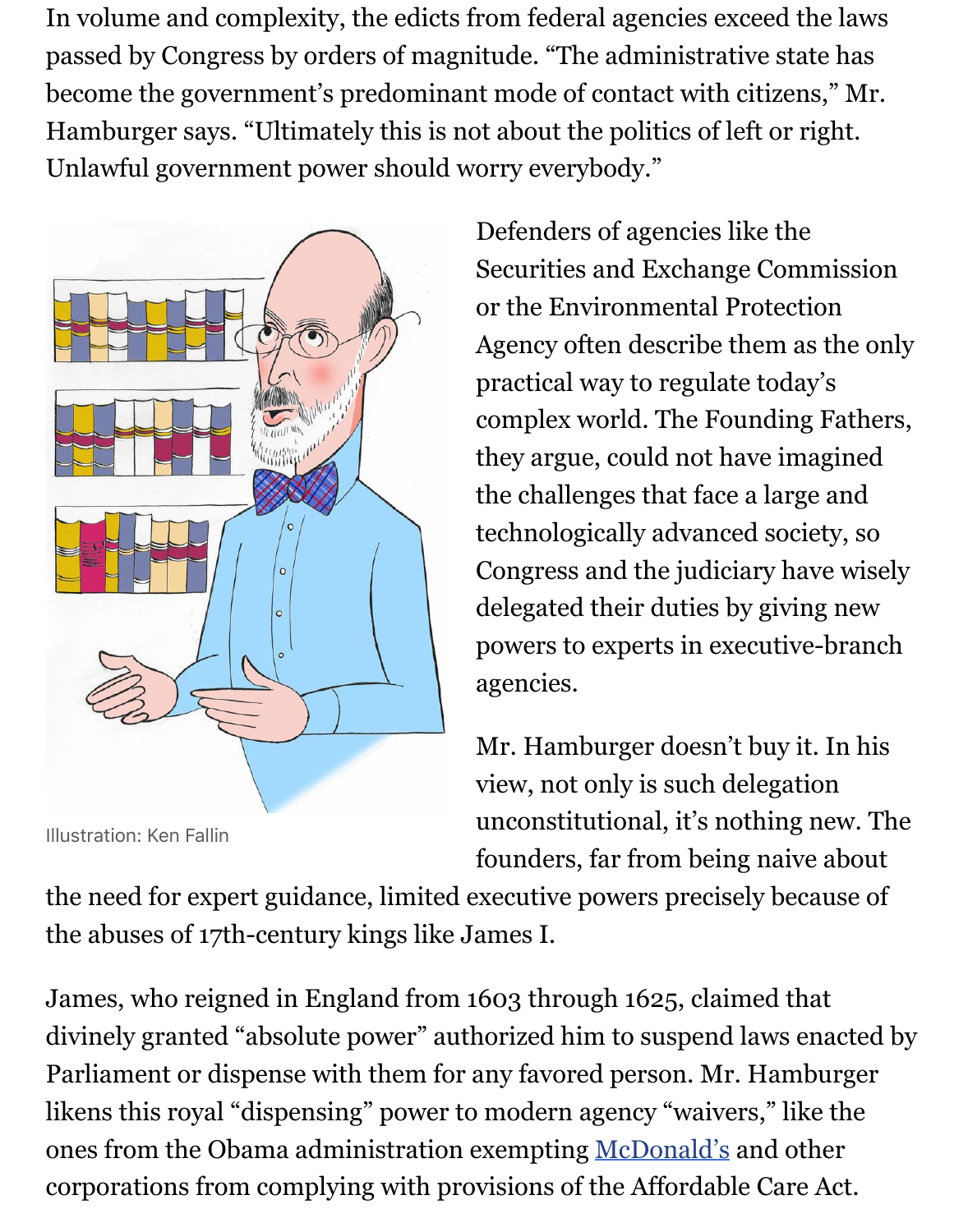James also made his own laws, bypassing Parliament and the courts by issuing proclamations and using his "royal prerogative" to establish commissions and tribunals. He exploited the infamous Star Chamber, a court that got its name from the gilded stars on its ceiling.

"The Hollywood version of the Star Chamber is a torture chamber where the walls were speckled with blood," Mr. Hamburger says. "But torture was a very minor part of its business. It was very bureaucratic. Like modern administrative agencies, it commissioned expert reports, issued decrees and enforced them. It had regulations controlling the press, and it issued rules for urban development, environmental matters and various industries."

James's claims were rebuffed by England's chief justice, Edward Coke, who in 1610 declared that the king "by his proclamation cannot create any offense which was not an offense before." The king eventually dismissed Coke, and expansive royal powers continued to be exercised by James and his successor, Charles I. The angry backlash ultimately prompted Parliament to abolish the Star Chamber and helped provoke a civil war that ended with the beheading of Charles in 1649.

A subsequent king, James II, took the throne in 1685 and tried to reassert the prerogative power. But he was dethroned in the Glorious Revolution in 1688, which was followed by Parliament's adoption of a bill of rights limiting the monarch and reasserting the primacy of Parliament and the courts. That history inspired the American Constitution's limits on the executive branch, which James Madison explained as a protection against "the danger to liberty from the overgrown and all-grasping prerogative of an hereditary magistrate."

"The framers of the Constitution were very clear about this," Mr. Hamburger says, rummaging in a drawer for a pocket edition. He opens to the first page, featuring the Preamble and Article 1, which begins: "All legislative Powers herein granted shall be vested in a Congress."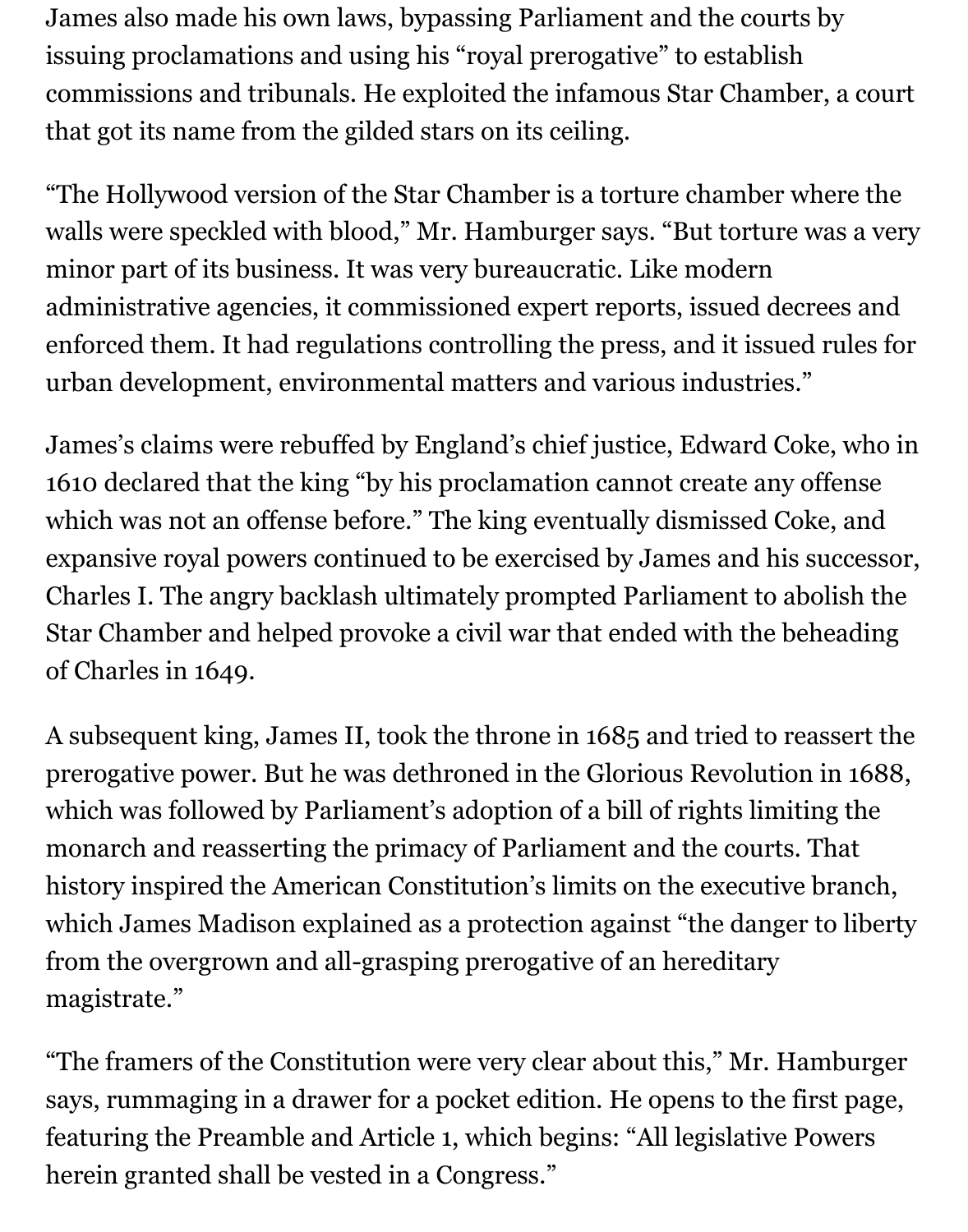"That first word is crucial," he says. "The very first substantive word of the Constitution is 'all.' That makes it an exclusive vesting of the legislative powers in an elected legislature. Congress cannot delegate the legislative powers to an agency, just as judges cannot delegate their power to an agency."

Those restrictions on executive power have been disappearing since the late 19th century, starting with the creation of the Interstate Commerce Commission in 1887. Centralized power appealed to big business—railroads found commissioners easier to manipulate than legislators—as well as to American intellectuals who'd studied public policy at German universities. Unlike Britain, Germany had rejected constitutional restraints in favor of a Prussian model that gave administrative agencies the prerogative powers of the king.

Mr. Hamburger believes it's no coincidence that the growth of America's administrative state coincided with the addition to the electorate of Catholic immigrants, blacks and other minorities. WASP progressives like Woodrow Wilson considered these groups an obstacle to reform.

"The bulk of mankind is rigidly unphilosophical, and nowadays the bulk of mankind votes," Wilson complained, noting in particular the difficulty of winning over the minds "of Irishmen, of Germans, of Negroes." His solution was to push his agenda using federal agencies staffed by experts of his own caste—what Mr. Hamburger calls the "knowledge class." Wilson was the only president ever to hold a doctorate.

"There's been something of a bait and switch," Mr. Hamburger says. "We talk about the importance of expanding voting rights, but behind the scenes there's been a transfer of power from voters to members of the knowledge class. A large part of the knowledge class, Republicans as well as Democrats, went out of their way to make the administrative state work."

Mr. Hamburger was born into the knowledge class. He grew up in a bookfilled house near New Haven, Conn. His father was a Yale law professor and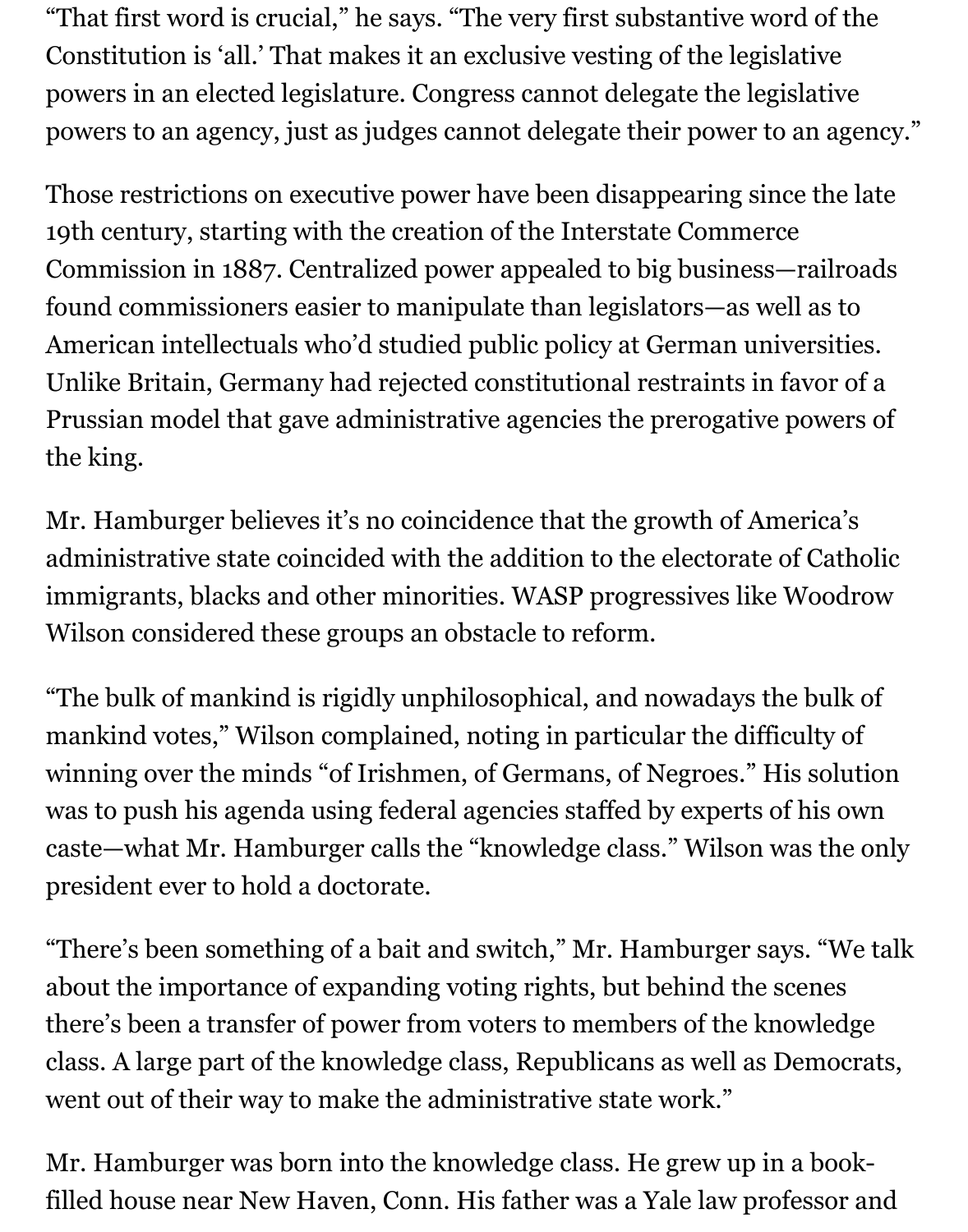his mother a researcher in economics and intellectual history. During his father's sabbaticals in London, Philip acquired a passion for 17th-century English history and spent long hours studying manuscripts at the British Museum. That's where he learned about the royal prerogative.

He went to Princeton and then Yale Law School, where he avoided courses on administrative law, which struck him as "tedious beyond belief." He became slightly more interested during a stint as a corporate lawyer specializing in taxes—he could see the sweeping powers wielded by the Internal Revenue Service—but the topic didn't engage him until midway through his academic career.

While at the University of Chicago, he heard of a colleague's inability to publish a research paper because the study had not been approved ahead of time by a federally mandated institutional review board. That sounded like an unconstitutional suppression of free speech, and it reminded Mr. Hamburger of those manuscripts at the British Museum.

Why the return of the royal prerogative? "The answer rests ultimately on human nature," Mr. Hamburger writes in "The Administrative Threat," a new short book aimed at a general readership. "Ever tempted to exert more power with less effort, rulers are rarely content to govern merely through the law."

Instead, presidents govern by interpreting statutes in ways lawmakers never imagined. Barack Obama openly boasted of his intention to bypass Congress: "I've got a pen and I've got a phone." Unable to persuade a Congress controlled by his own party to regulate carbon dioxide, Mr. Obama did it himself in 2009 by having the EPA declare it a pollutant covered by a decades-old law. (In 2007 the Supreme Court had affirmed the EPA's authority to do so.)

Similarly, the Title IX legislation passed in 1972 was intended mainly to protect women in higher education from employment discrimination. Under Mr. Obama, Education Department bureaucrats used it to issue orders about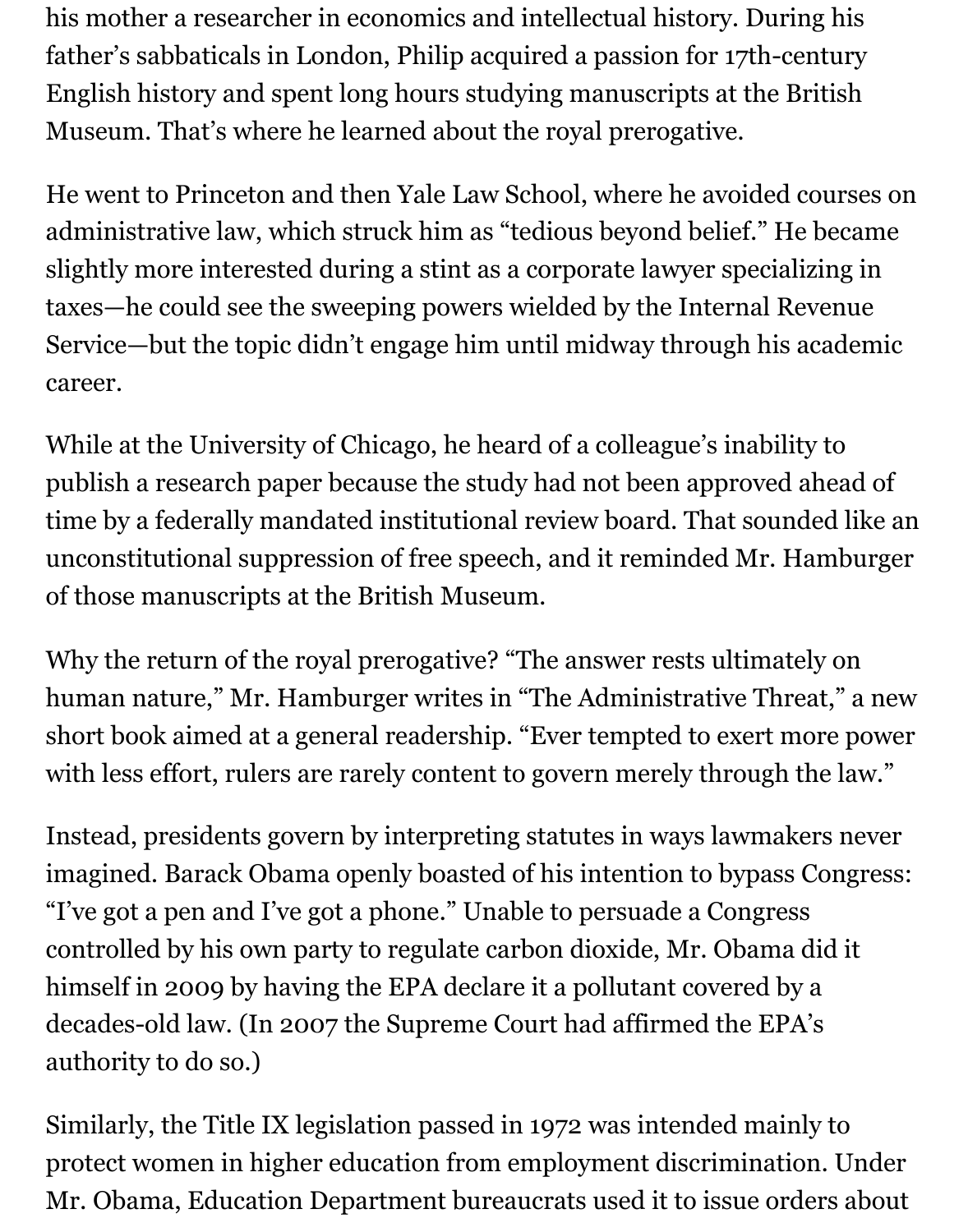bathrooms for transgender students at public schools and to mandate campus tribunals to adjudicate sexual misconduct—including "verbal misconduct," or speech—that are in many ways less fair to the accused than the Star Chamber.

At this point, the idea of restraining the executive branch may seem quixotic, but Mr. Hamburger says there are practical ways to do so. One would be to make government officials financially accountable for their excesses, as they were in the 18th and 19th centuries, when they could be sued individually for damages. Today they're protected thanks to "qualified immunity," a doctrine Mr. Hamburger thinks should be narrowed.

"One does have to worry about frivolous lawsuits against government officers who have to make quick decisions in the field, like police officers," he says. "But someone sitting behind a desk at the EPA or the SEC has plenty of time to consult lawyers before acting. There's no reason to give them qualified immunity. They'll be more careful not to exceed their constitutional authority if they have to weigh the risk of losing their own money."

Another way of restraining agencies—one President Trump could adopt on his own—would be to require them to submit new rules to Congress for approval instead of imposing them by fiat. The president could also order at least some agencies to resolve disputes in regular courts instead of using administrative judges, who are departmental employees. Meanwhile, Congress could reclaim its legislative power by going through regulations, agency by agency, and deciding which ones to enact into law.

Mr. Hamburger's chief hope for reform lies in the courts, which in earlier eras rebuffed the executive branch's power grabs. Those rulings so frustrated both Theodore Roosevelt and Franklin D. Roosevelt that they threatened retaliation—such as FDR's plan to pack the Supreme Court by expanding its size. Eventually judges surrendered and validated sweeping executive powers. Mr. Hamburger calls it "one of the most shameful episodes in the history of the federal judiciary."